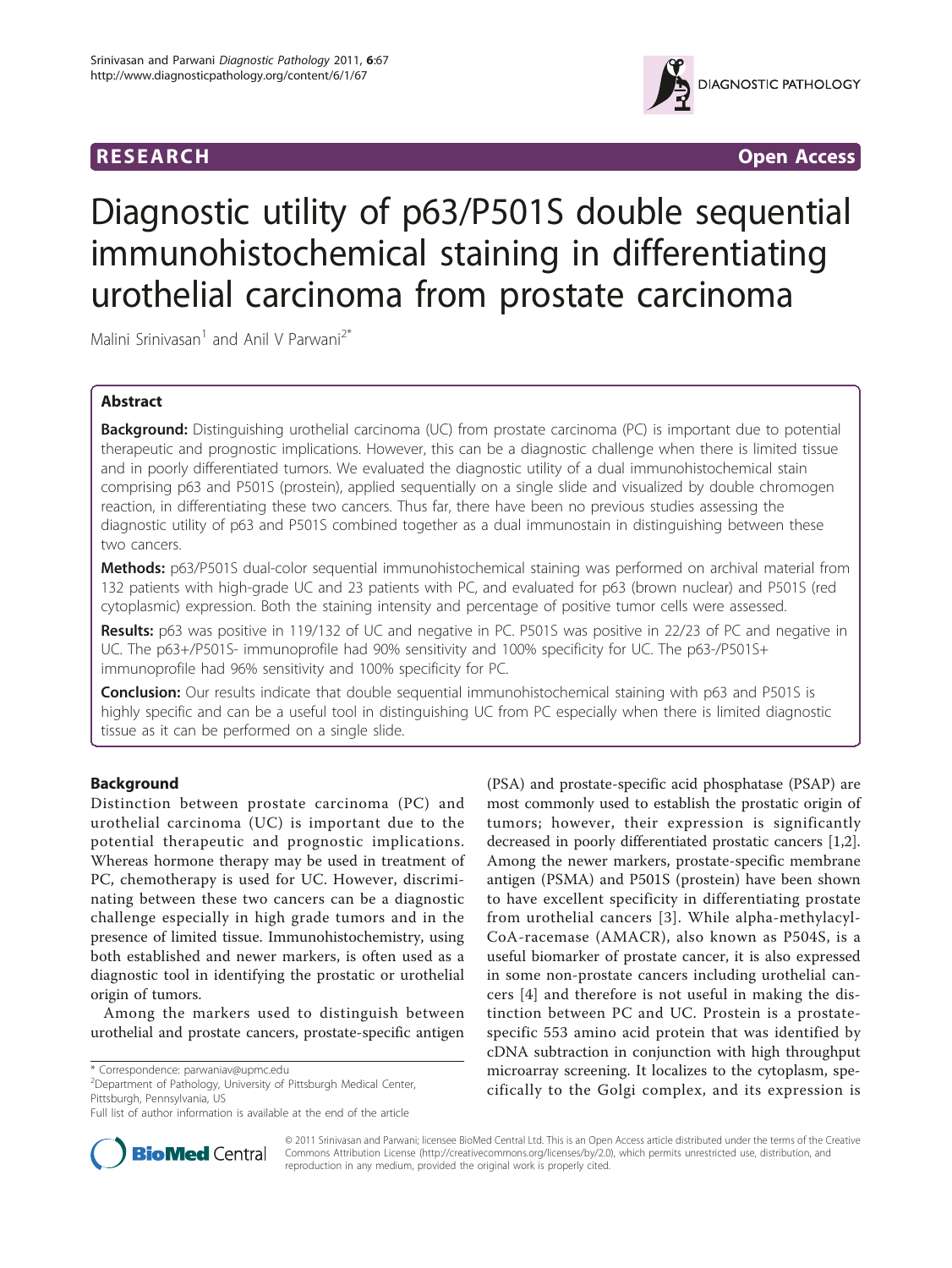restricted to prostatic tissue and unrelated to Gleason grade [\[5,6](#page-4-0)].

To establish urothelial differentiation, high molecular weight cytokeratin (HMWCK, clone 34βE12), thrombomodulin, cytokeratin (CK) 7 and CK 20 are commonly used in clinical practice. However, they often have to be used as part of an antibody panel and are not specific for UC [[7,](#page-4-0)[8](#page-5-0)]. Among other markers of urothelial origin are thrombomodulin, a transmembrane glycoprotein involved in intravascular coagulation, and uroplakin III, a transmembrane protein expressed in urothelial cells. While thrombomodulin is a sensitive urothelial marker, it is also expressed in a variety of other tumors [[9\]](#page-5-0). Uroplakin III is highly specific, but only moderately sensitive in identifying UC [\[8,10](#page-5-0)]. More recently p63 has emerged as a marker of urothelial differentiation [[7](#page-4-0)[,11](#page-5-0)]. p63 is a transcription factor belonging to the p53 family that localizes to the nucleus and shares structural and sequence homology with p53, and has been shown in several studies to be a marker of urothelial origin of tumors [\[11-13](#page-5-0)].

The aim of this study was to evaluate the diagnostic utility of p63 and P501S in distinguishing between PC and UC using dual-color immunohistochemical staining performed on a single slide by sequentially applying the antibodies.

# **Methods**

## Cases

Our study was approved by the Institutional Review Board at the University of Pittsburgh. Archival material from 139 patients with high grade UC and 25 cases with PC from the Pathology Department at the University of Pittsburgh Medical Center (UPMC) was used in this study. The UC cases consisted of 132 high grade invasive UCs and 7 high grade noninvasive UCs from radical cystectomy, radical cystoprostatectomy, or transurethral bladder resections performed at UPMC between 1992 and 2008. Routine formalin-fixed paraffin-embedded (FFPE) whole sections were used in 23 UC cases, and the remaining 116 cases were distributed on two tissue microarrays (TMAs). The TMAs were constructed using a manual arrayer (Beecher Instruments Inc., San Prairie, WI). Two to 4 cores (core diameter 0.6 mm) were represented from each urothelial cancer case. Cores from adjacent normal appearing urinary bladder tissue and other anatomic sites were also included in the TMAs. However, only the cancer containing cores were scored for this study. For prostate cancer, we used routine FFPE whole sections from 25 patients who underwent radical prostatectomy for PC at UPMC between 2000 and 2007. None of the patients received neoadjuvant chemotherapy, radiation, or hormone therapy.

Of the 139 urothelial cancer patients, 6 cases on routine sections were excluded as there was no tumor and 1 case on TMA was excluded as there was no tumor present in both the cores obtained from this patient, after immunohistochemical staining. Among the 25 patients with prostate cancer, 2 cases were excluded as there was no tumor present on the slide after performing immunohistochemistry. The remaining 132 urothelial cancer cases and 23 prostate cancer cases [Gleason score 10 (n = 1), Gleason score 9 (n = 6), Gleason score 8 (n = 7), Gleason score 7 (n = 4), Gleason score 6 (n = 5) were included in the final analyses.

## Immunohistochemistry

Immunohistochemistry was performed on 5 micrometer sections of the FFPE routine sections and TMAs using monoclonal mouse antibodies against p63 (4A4, DAKO, Carpinteria, CA) and p501S (10E3, DAKO, Carpinteria, CA) applied sequentially. The sections were deparaffinized and hydrated, and heat induced epitope retrieval was performed using Borg decloaking high pH buffer in the Biocare decloaking chamber. Endogenous peroxidase activity was blocked with 3% hydrogen peroxide. The slides were first incubated with an avidin-biotin kit, followed by incubations with the p63 primary antibody (1:200 dilution) for 45 minutes, streptavidin-horseradish peroxidase, and Betazoid Diaminobenzidine for color development. Incubation with Denaturing solution for 5 minutes was done before application of the second primary antibody. P501S primary antibody (1:400 dilution) was then applied and incubated for 45 minutes, followed by incubations with alkaline phosphatase streptavidin, and Vulcan Fast Red chromogen. The slides were counterstained with Dako Hematoxylin, rinsed with water, dehydrated with alcohol and xylene, and coverslipped. Appropriate controls were included. All incubations were done at room temperature.

## Scoring and Evaluation

Immunohistochemical expression was assessed semiquantitatively for staining intensity and percentage of positive tumor cells with brown nuclear staining (for p63) and red cytoplasmic staining (for P501S). Only moderate or strong staining in at least 5% of the tumor cells was considered positive. For the TMAs, a case was considered positive if at least one core showed positivity.

Immunohistochemical staining scores for p63 and P501S were individually compared between urothelial and prostate cancers, and a p-value less than 0.05 was considered statistically significant. The sensitivity, specificity, and predictive values for combined p63 and P501S immunostaining was also determined for both tumor types.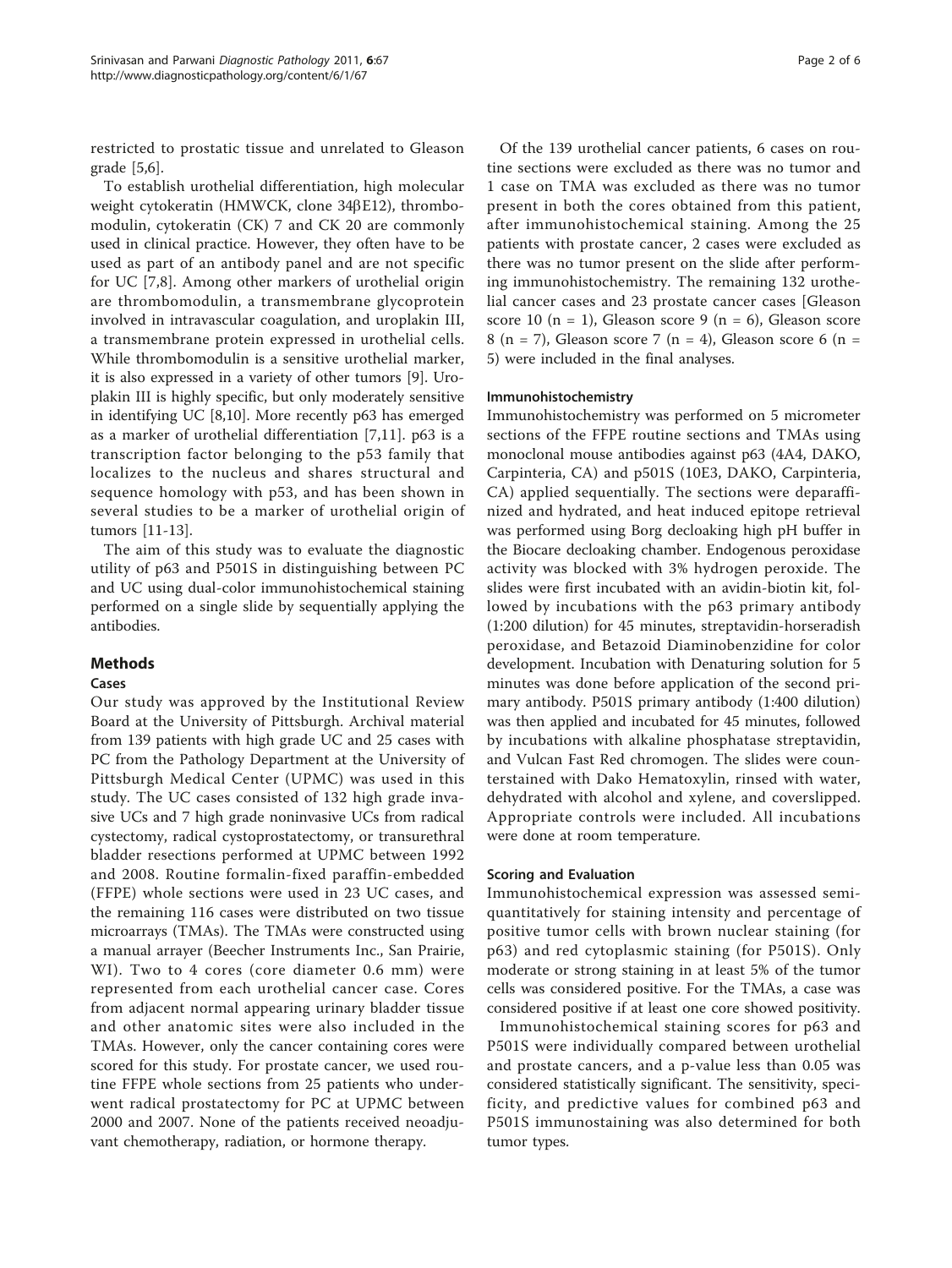Table 1 Immunohistochemical expression of p63 and P501S in urothelial carcinoma (UC) and prostate carcinoma (PC)

| Immunohistochemical stain | UC, $n = 132$ (%) | PC, $n = 23$ (%) |
|---------------------------|-------------------|------------------|
| p63                       | 119/132 (90.2)    | 0/23(0)          |
| p501S                     | 0/132(0)          | 22/23 (95.7)     |

## Results

The immunohistochemical findings are summarized in Table 1. Neither UC nor PC was positive for both p63 and p501S. Statistically significant p-values were observed for p63 and P501S expression, individually, in the distinction of UC from PC. One hundred nineteen of 132 (90.2%) UC were positive and none of the PC were positive for  $p63$  ( $p < 0.0001$ ). Twenty-two of 23 (95.7%) PC cases were positive and none of the UC cases were positive for  $p501S$  ( $p < 0.0001$ ).  $p63$  showed diffuse brown nuclear staining in urothelial cancers. p63 expression was also seen in the basal layer of the benign prostate glands included in some of the sections and this served as a positive internal control for p63 staining. P501S showed red granular perinuclear cytoplasmic staining of prostate cancer cells. Benign prostatic tissue included in some of the cases also showed P501S positivity (Figure 1).

The p63 and P501S combination immunohistochemical profiles in UC and PC are illustrated in Figure [2](#page-3-0). The sensitivity, specificity, and predictive values of p63 and P501S combination immunoprofiles for distinguishing PC from UC are shown in Table [2](#page-3-0). The p63+/p501S- immunohistochemical profile was seen only in UCs (90.2% sensitivity, 100% specificity, and 100% positive predictive value) and the p63-/p501S+ imunohistochemical profile was seen only in PCs (95.7% sensitivity, 100% specificity, and 100% positive predictive value).

# **Discussion**

Morphological distinction of UC from PC can often be a diagnostic challenge especially in poorly differentiated tumors. Additionally, serum PSA levels may be raised in urothelial cancers that infiltrate the prostate gland adding to the diagnostic dilemma. Immunohistochemistry is often used as a diagnostic tool to accurately distinguish between these two tumors and establish the final diagnosis [\[14](#page-5-0)]. The difficulty in making an accurate distinction is further compounded when there is only limited tissue available, such as in needle biopsies, cell blocks and fine needle aspirations with only small foci of carcinoma, when additional sections may have to be ordered and there may not be adequate tissue remaining to perform multiple immunohistochemical stains on separate slides.

Although the diagnostic utility of p63 and P501S in distinguishing between primary PC and UC have been individually evaluated previously [[3,](#page-4-0)[11](#page-5-0),[15](#page-5-0)], thus far, there have been no previous studies evaluating these two markers together either as a cocktail or applied sequentially. Our results indicate that dual-color immunohistochemistry with p63 and P501S applied



Figure 1 Dual p63/P501S immunohistochemical stain. A. Benign prostate glands with foci of basal cell hyperplasia showing red granular perinuclear cytoplasmic P501S staining and diffuse brown nuclear p63 staining of basal cell layer (X200.); **B**. Prostate cancer with red perinuclear cytoplasmic P501S staining and no brown nuclear p63 staining (X400); C. Urothelial carcinoma with diffuse brown nuclear p63 staining and absence of red P501S staining (X400).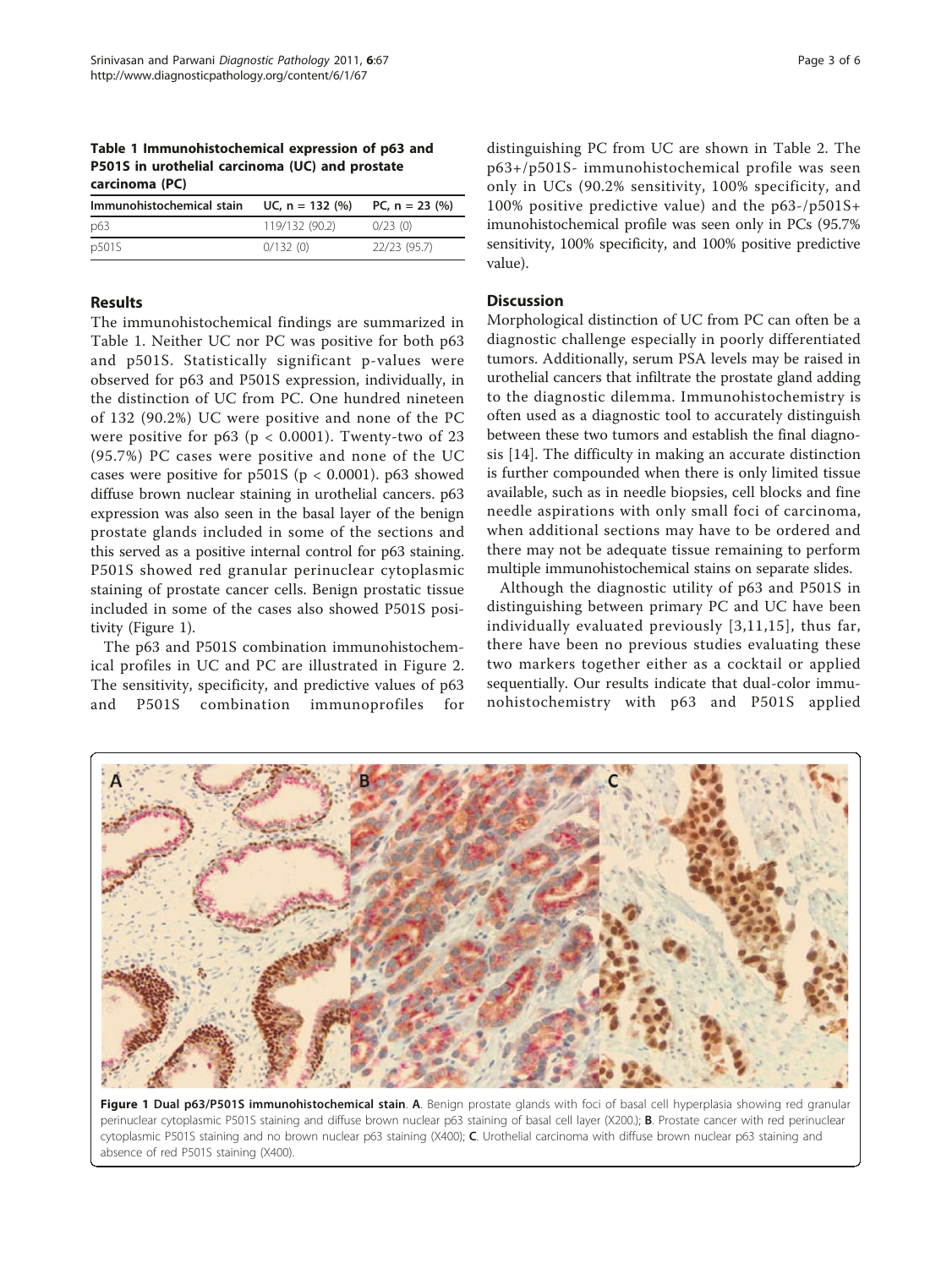<span id="page-3-0"></span>

sequentially shows excellent specificity for distinguishing UC from PC. The differential localization (diffuse nuclear for p63 versus granular cytoplasmic for P501S) combined with the double chromogen reaction facilitate easy visualization (brown for p63 and red for P501S) and enable quick and easy interpretation of the markers all in one slide. Additionally, this technique can be easily performed in the laboratory and conserves tissue as it is performed on a single slide. Thus, this immunostain could be a potentially valuable tool to aid in the distinction between these two cancers in the presence of limited tissue. However, in order to accurately characterize this double sequential immunostain, further studies comparing its performance with immunohistochemistry performed using the same antibodies individually as well as comparing its performance in prostate needle biopsies versus radical prostatectomies are required.

In the current study, p63 positivity was seen in 119/ 132 (90%) of UC cases. None of the PCs were positive for p63. Of the 13 UC cases that were negative for p63, 3 cases had micropapillary features. Our results are comparable to Kunju et al [[15](#page-5-0)] who also found diffuse nuclear p63 positivity in 92% of their UC cases using the same p63 monoclonal antibody. Chuang et al [[3](#page-4-0)] using the same p63 antibody found p63 in 83% of their UC cases. Similar to our study, Kunju et al and Chuang et al did not observe nuclear p63 positivity in any of

their PCs. Thus, p63 appears to be a useful marker in distinguishing between UC and PC due to its high specificity for UC.

We found granular perinuclear cytoplasmic P501S expression in 22/23 (96%) PC cases. There was no difference in P501S staining intensity across PC cases according to Gleason scores. None of the UCs in our study showed P501S positivity. Our results are similar to Kalos et al [[5\]](#page-4-0) who found prostein expression in 111/ 118 (94%) primary and metastatic prostate cancers. They also found prostein to have excellent specificity with no expression detected in 4,635 normal and malignant non-prostatic tissues. Chuang et al observed P501S positivity in all of their 38 PC cases. These authors also found P501S to have high specificity with only 2/35 (6%) high grade UC showing focal weak positivity. Other studies [[16,17](#page-5-0)] have also shown prostein expression to be a highly specific marker for identification of prostatic origin of tumors. The granular perinuclear cytoplasmic expression of prostein is an important feature in establishing the prostatic origin of tumors. A recent study by Lane et al [[18\]](#page-5-0) found moderate diffuse cytoplasmic P501S staining in 11% of urinary bladder adenocarcinomas.

The single P501S negative case in our study was diagnosed as a poorly differentiated prostatic adenocarcinoma (Gleason score 9). The focus of carcinoma seen

Table 2 Sensitivity, specificity, and predictive values: p63/p501S immunostaining in urothelial carcinoma (UC) and prostate carcinoma (PC)

| Immunohistochemical profile | Sensitivity | <b>Specificity</b> | Positive predictive value | Negative predictive value |
|-----------------------------|-------------|--------------------|---------------------------|---------------------------|
| P63+/p501S- for UC          | 90.2%       | 100%               |                           | 0.639                     |
| P63-/P501S+ for PC          | 957%        | 100%               |                           | 0.992                     |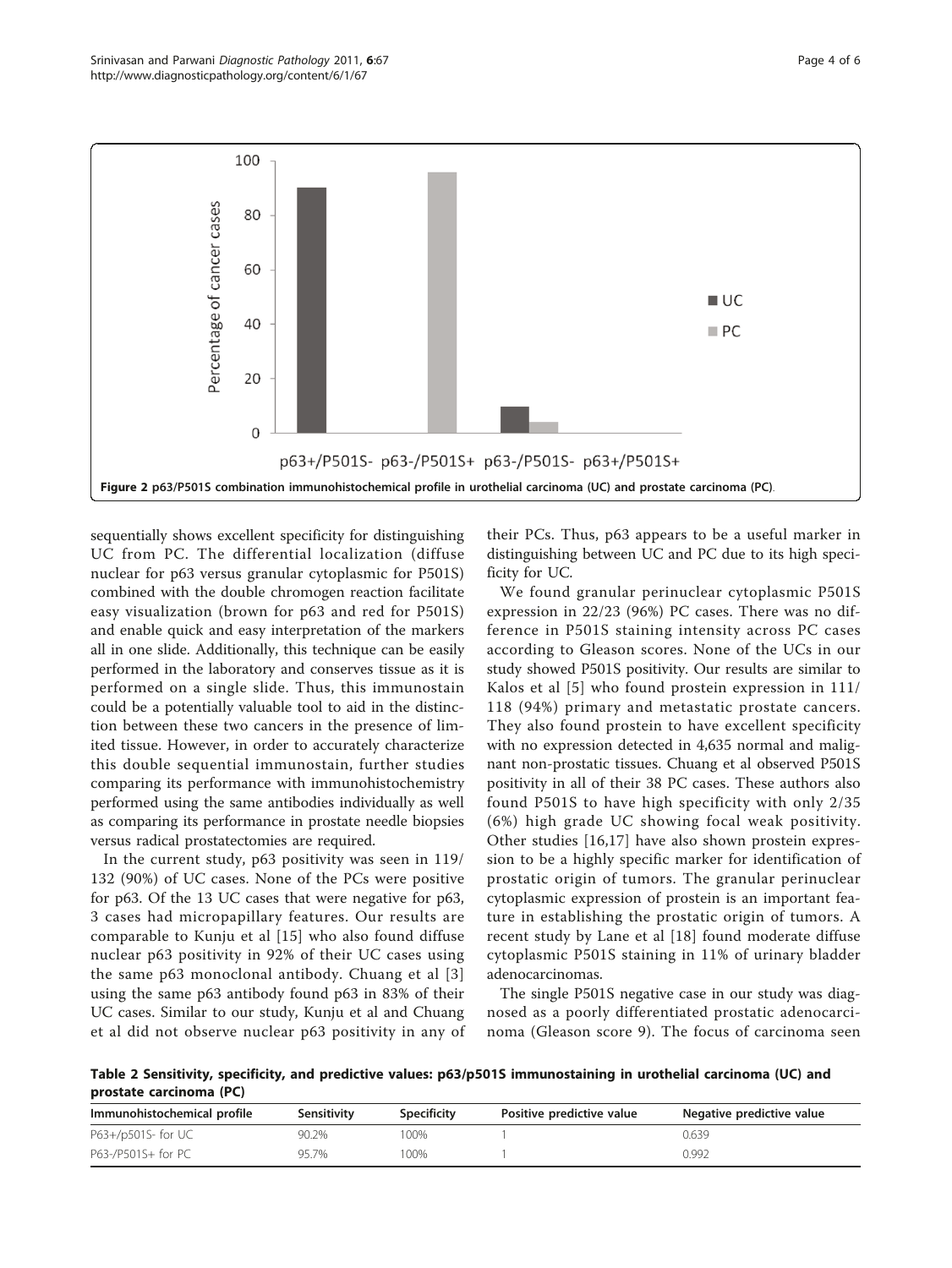<span id="page-4-0"></span>on the immunostain slide of this case showed atrophic features and p63 negativity for basal cells. Although prostein expression was absent in this focus of carcinoma, adjacent areas of high-grade prostatic intraepithelial neoplasias (HGPIN) expressed prostein and also showed p63 reactivity in the basal cells. It has been previously described that the expression of AMACR, is absent or decreased in atrophic PCs [[19](#page-5-0)]. It is possible that prostein expression may similarly be decreased in prostate cancer with atrophic features. This could lead to a potential diagnostic pitfall especially in rare cases of prostate cancer when p63 is aberrantly expressed in a non-basal distribution [[20\]](#page-5-0). Due to the potential impact on clinical practice, further studies are required to validate our finding and determine if prostein immunoreactivity varies among specific morphological variants of PC.

Our findings indicate that p63/P501S dual immunostaining shows excellent specificity and good sensitivity in distinguishing urothelial from PC. A p63+/P501Simmunoprofile favors a diagnosis of UC with 90.2% sensitivity and 100% specificity, while a p63-/P501S+ profile establishes a diagnosis of PC with 95.7% sensitivity and 100% specificity. The p63-/P501S- profile was seen in 14 cases (9%), 13 of which were urothelial cancers. Caution should be exercised in interpreting a p63-/P501S- profile as lack of p63expression does not rule out UC. Kunju et al [[15\]](#page-5-0) using a panel comprising PSA, HMWCK, and p63 to distinguish between PC and UC in 26 diagnostically challenging cases found p63 positivity in 10/13 UCs. The 3 remaining p63 negative UCs were also negative for HMWCK, and they established the urothelial origin using CK 7 and CK 20 expression. In a study by Higgins et al [[11\]](#page-5-0) that included 321 bladder UCs ( $n =$ 238 high grade,  $n = 83$  low grade) and 267 PCs, placental S100 (S100P) and GATA 3 emerged as markers associated with urothelial differentiation, and S100P was found to have higher sensitivity for UCs. They found p63 expression in 87% of UCs and only 0.4% of PCs. However, when the expression of S100P was also considered, 94.9% of all UCs expressed one or both markers, while none of their PCs expressed both p63 and S100P. Higgins et al concluded that the expression of S100P and p63 are partly complementary and when used in combination each marker may identify UC cases missed by the other. Some studies have shown high sensitivity for detection of UC with HMWCK (clone  $34\beta$ E12) [[21](#page-5-0)] and thrombomodulin [[9](#page-5-0)]. Immunohistochemistry using a triple antibody combination of p63, P501S, and S100P or HMWCK or thrombomodulin may increase the sensitivity of the p63/P501S immunostain for detection of UC, and needs to be confirmed in future studies.

## Conclusion

In conclusion, our results indicate that double sequential immunostaining with p63/p501S is highly specific in distinguishing primary PC from UC, and support the potential clinical utility of this immunostain as a diagnostic tool in distinguishing between these two cancers in settings where only limited diagnostic material is available since it enables simultaneous evaluation of both markers on a single histologic slide. Using a triple immunostain by adding another sensitive urothelial marker may further improve the diagnostic performance of this immunostain.

## Funding

This work was supported in part by the University of Pittsburgh Cancer Center Support Grant (CCSG) P30 CA047904 and Department of Pathology at the University of Pittsburgh Medical Center.

#### Acknowledgements

We thank Ms. Marie Acquafondata for technical assistance with the p63/ P501S double sequential immunohistochemical staining.

#### Author details

<sup>1</sup>Department of Epidemiology, Graduate School of Public Health, University of Pittsburgh Cancer Institute, Pittsburgh, Pennsylvania, US. <sup>2</sup>Department of Pathology, University of Pittsburgh Medical Center, Pittsburgh, Pennsylvania, US.

#### Authors' contributions

MS was involved in the design of the study, performed statistical and immunohistochemical analysis, and drafted the manuscript. AVP conceived the study, was involved in the design and immunohistochemical analysis, and edited the manuscript for intellectual content. All authors read and approved the final manuscript.

#### Competing interests

The authors declare that they have no competing interests.

Received: 7 July 2011 Accepted: 21 July 2011 Published: 21 July 2011

#### References

- 1. Aihara M, Lebovitz RM, Wheeler TM, Kinner BM, Ohori M, Scardino PT: [Prostate specific antigen and gleason grade: an immunohistochemical](http://www.ncbi.nlm.nih.gov/pubmed/7514688?dopt=Abstract) [study of prostate cancer.](http://www.ncbi.nlm.nih.gov/pubmed/7514688?dopt=Abstract) J Urol 1994, 151:1558-1564
- 2. Goldstein NS: [Immunophenotypic characterization of 225 prostate](http://www.ncbi.nlm.nih.gov/pubmed/11888088?dopt=Abstract) [adenocarcinomas with intermediate or high Gleason scores.](http://www.ncbi.nlm.nih.gov/pubmed/11888088?dopt=Abstract) Am J Clin Pathol 2002, 117:471-477.
- Pathol 2002, <sup>117</sup>:471-477. 3. Chuang AY, DeMarzo AM, Veltri RW, Sharma RB, Bieberich CJ, Epstein JI: [Immunohistochemical differentiation of high-grade prostate carcinoma](http://www.ncbi.nlm.nih.gov/pubmed/17667550?dopt=Abstract) [from urothelial carcinoma.](http://www.ncbi.nlm.nih.gov/pubmed/17667550?dopt=Abstract) Am J Surg Pathol 2007, 31:1246-1255.
- 4. Jiang Z, Fanger GR, Woda BA, Banner BF, Algate P, Dresser K, et al: [Expression of alpha-methylacyl-CoA racemase \(P504s\) in various](http://www.ncbi.nlm.nih.gov/pubmed/14506641?dopt=Abstract) [malignant neoplasms and normal tissues: astudy of 761 cases.](http://www.ncbi.nlm.nih.gov/pubmed/14506641?dopt=Abstract) Hum Pathol 2003, <sup>34</sup>:792-796.
- 5. Kalos M, Askaa J, Hylander BL, Repasky EA, Cai F, Vedvick T, et al: [Prostein](http://www.ncbi.nlm.nih.gov/pubmed/15176054?dopt=Abstract) [expression is highly restricted to normal and malignant prostate tissues.](http://www.ncbi.nlm.nih.gov/pubmed/15176054?dopt=Abstract) Prostate 2004, <sup>60</sup>:246-256.
- 6. Xu J, Kalos M, Stolk JA, Zasloff EJ, Zhang X, Houghton RL, et al: [Identification and characterization of prostein, a novel prostate-specific](http://www.ncbi.nlm.nih.gov/pubmed/11245466?dopt=Abstract) [protein.](http://www.ncbi.nlm.nih.gov/pubmed/11245466?dopt=Abstract) Cancer Res 2001, <sup>61</sup>:1563-1568.
- 7. Hodges KB, Lopez-Beltran A, Emerson RE, Montironi R, Cheng L: [Clinical](http://www.ncbi.nlm.nih.gov/pubmed/20505509?dopt=Abstract) [utility of immunohistochemistry in the diagnoses of urinary bladder](http://www.ncbi.nlm.nih.gov/pubmed/20505509?dopt=Abstract) [neoplasia.](http://www.ncbi.nlm.nih.gov/pubmed/20505509?dopt=Abstract) Appl Immunohistochem Mol Morphol 2010, <sup>18</sup>:401-410.